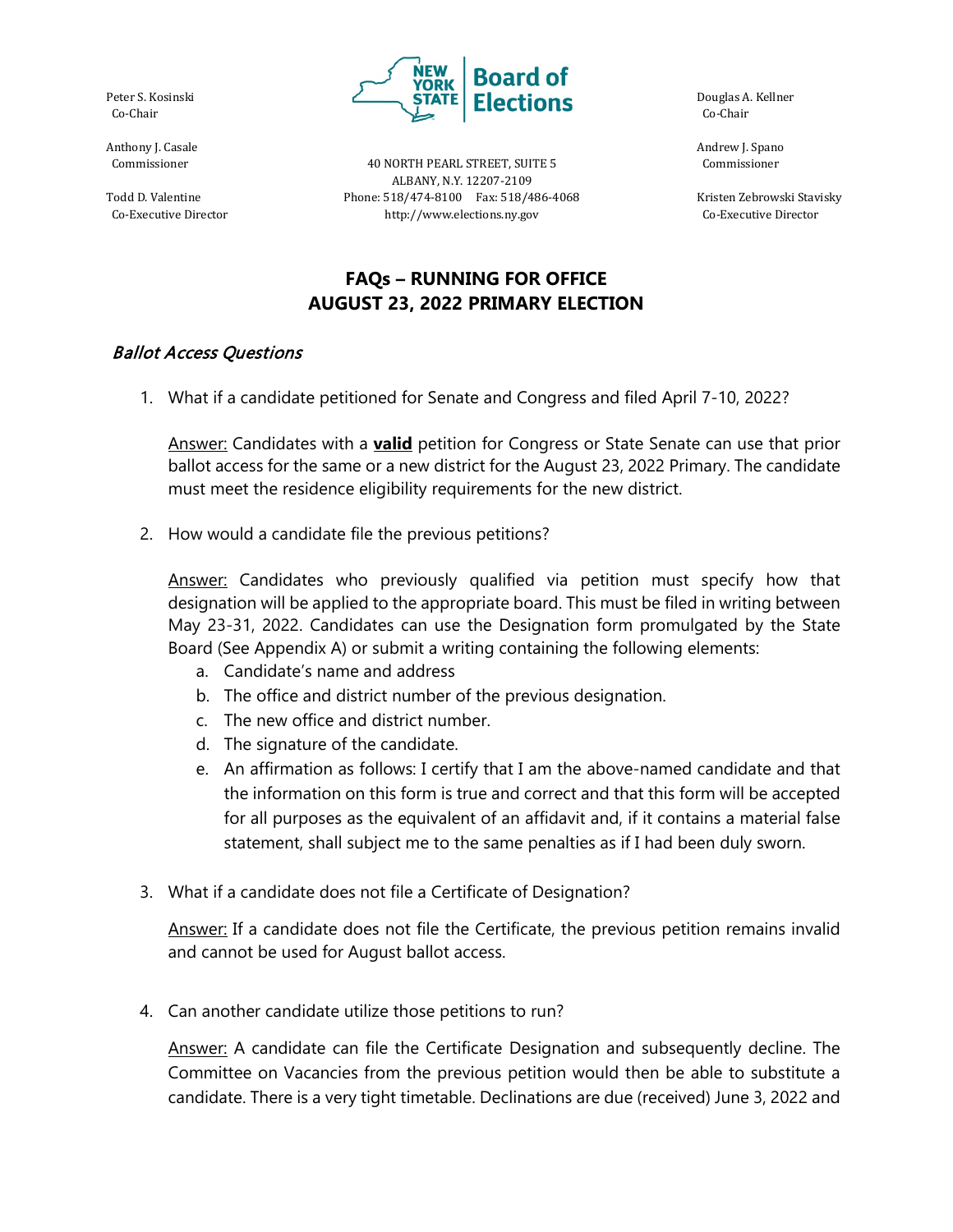substitutions must be received by June 6, 2022. Authorizations for the substitution are due June 10, 2022.

5. Can a candidate take credit for petitions for one office and apply it to another office?

Answer: No. Valid petitions for Congress must be applied to the same or another congressional district. Valid petitions for State Senate must be applied to the same or another senate district.

6. What if a candidate did not file an earlier petition or does not have a valid petition?

Answer: There is a new petitioning period. The first day to sign a party designating or opportunity to ballot petition was May 21, 2022.

7. Are the signature requirements the same?

Answer: No. The maximum number of signatures required on any such designating petition for a State Senate District shall be 850 and for a Congressional District shall be 1,062, or 4.25% of the number of enrolled members of the party in such district, whichever is less. The requirements of valid acceptances and authorizations shall apply.

8. Do candidates file where they filed in April?

Answer: It depends. Shifting lines may have altered where an office files. See Appendix B: Where to File List for August Primary. The Designation Form or Writing MUST be submitted to the proper board and may have changed. You will submit where a new petition for the office would be submitted.

9. What if a voter signed or witnessed a previous petition?

Answer: Since these are different districts, a voter who signed a designating petition filed during April 4-7, 2022, may sign a designating petition filed during June 8-10, 2022. Similarly, a voter who witnessed a designating petition April 4-7, 2022, may witness a petition filed during June 8-10, 2022.

10. When is the filing period for new petitions? Answer: Filing for the August Primary will be three days, not four and starts on a Wednesday, not a Monday. The dates are June 8-10, 2022.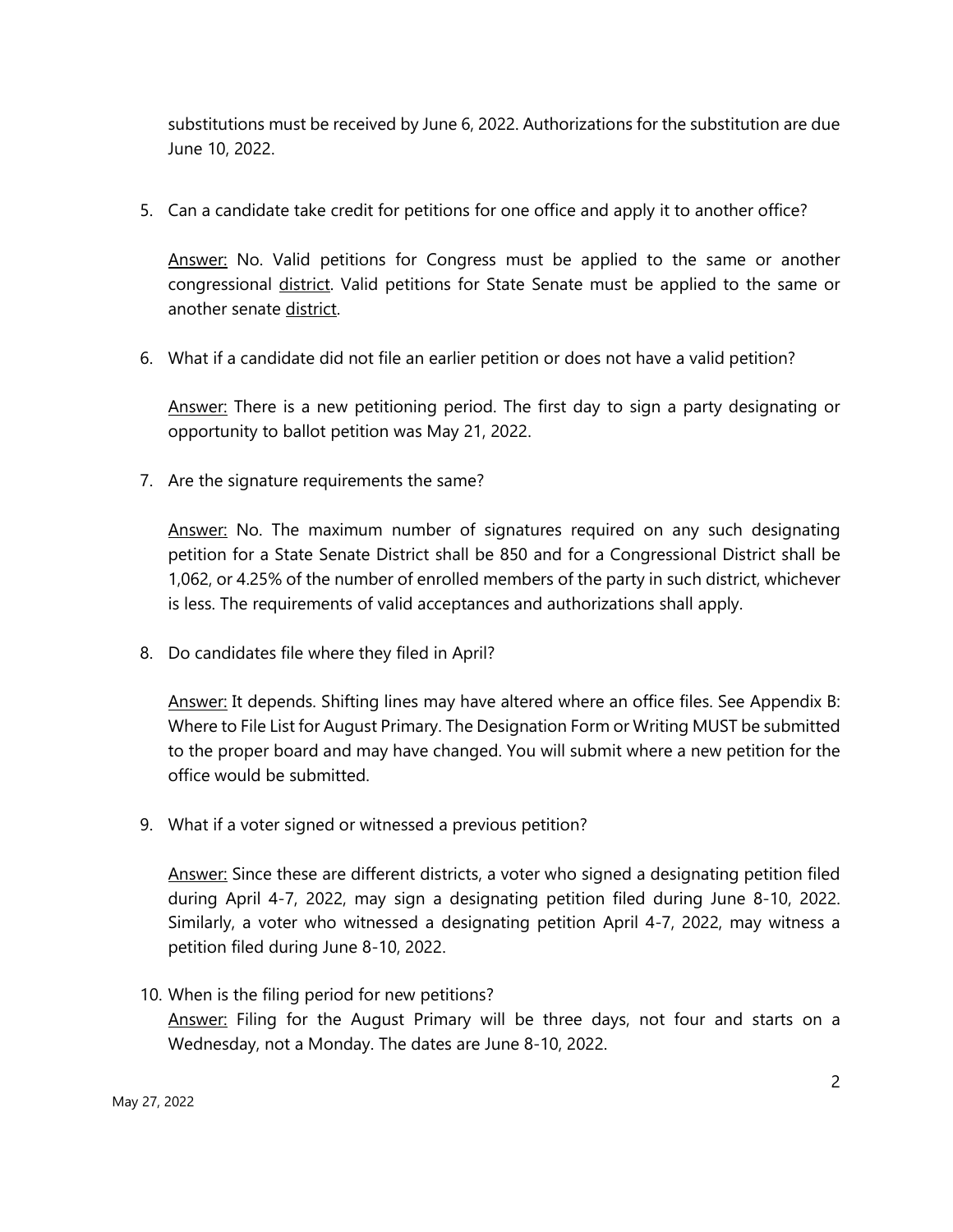11. Can a candidate postmark the new petition to file?

Answer: Yes and no. These are RECEIVE deadlines. Petitions cannot be postmarked on June 10, 2022, they must be received by the proper board on June 10, 2022. It is permissible to mail petitions overnight on June 8, 2022 to effectuate timely receipt at the board.

12. What about Party Positions?

Answer: State Committee Party Positions for the Conservative and Working Families Parties and based upon congressional districts. Candidates for these party offices may also utilize the same process for the public offices of Congress and State Senate for ballot access for the August 23, 2022 Primary.

13. Where can we find signature requirements for the minor parties?

Answer: We are working on signature requirements for minor parties and will post them to our website as soon as they are available.

14. May a candidate already on the ballot for the June Primary Election seek ballot access for a second office for the August Primary Election?

Answer: Yes. If a candidate currently designated for office for the June Primary is then subsequently designated for a second office for the August Primary, he or she would be able to decline the first office after they become the nominated candidate for the second office after the August primary. D'Angelo v Maloney 2018. Certificates of Declination for the first office would be due 3 days after the nomination for the second office. EL 6-146(5). Substitutions to fill the vacancy created by such declination for the first office would be due 10 days after the declination is filed. EL 6-158(8).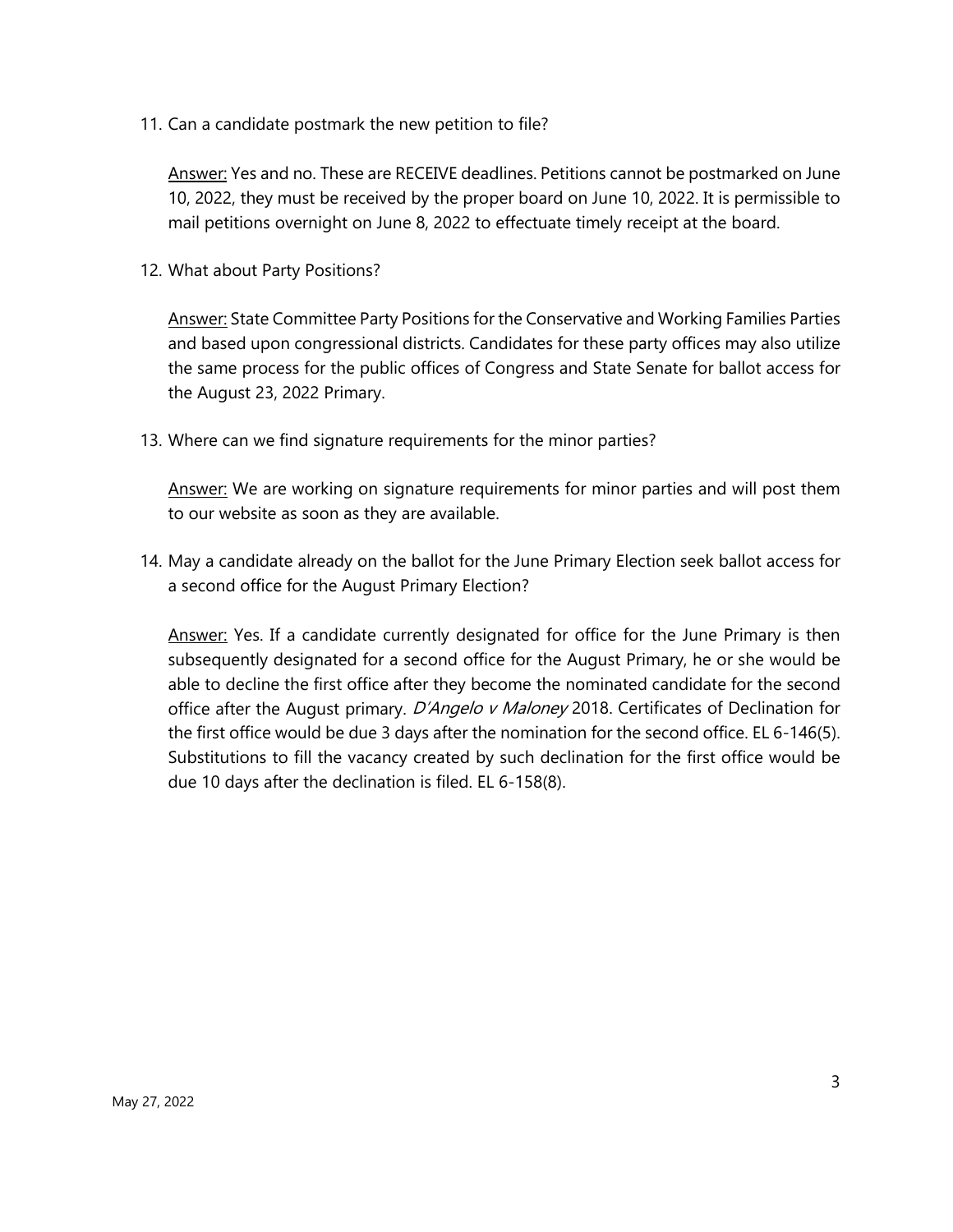# **Appendix A: Certificate of Designation for August 23, 2022 Primary**

| 1. Candidate Information                                                                                                                                                                                                                                                                                                                                                                                                   | <b>Filing Instructions:</b>                                                                                                                                                                                                                                      |
|----------------------------------------------------------------------------------------------------------------------------------------------------------------------------------------------------------------------------------------------------------------------------------------------------------------------------------------------------------------------------------------------------------------------------|------------------------------------------------------------------------------------------------------------------------------------------------------------------------------------------------------------------------------------------------------------------|
| Candidate Name<br>Address<br>City<br>State<br>Zip Code<br><b>NY</b>                                                                                                                                                                                                                                                                                                                                                        | This form must be filed between May 23-31,<br>2022. This form must be received by the<br>board of elections responsible for ballot<br>access for the district you are seeking<br>designation for at the August 23, 2022<br>primary by the May 31, 2022 deadline. |
|                                                                                                                                                                                                                                                                                                                                                                                                                            |                                                                                                                                                                                                                                                                  |
|                                                                                                                                                                                                                                                                                                                                                                                                                            |                                                                                                                                                                                                                                                                  |
|                                                                                                                                                                                                                                                                                                                                                                                                                            |                                                                                                                                                                                                                                                                  |
| Party (list all) of previously filed valid designating petition(s) for which you were either the candidate or the duly substituted candidate<br>Office and District of previously filed designating petition(s)<br>3. New Designation Information for the August 23, 2022 Primary Election<br>I do hereby direct that my designation by the above named parties be for the following Office and District<br>4. Affirmation |                                                                                                                                                                                                                                                                  |
| I certify that I am the above named candidate and that the information on this form is true and correct and that this form will be<br>accepted for all purposes as the equivalent of an affidavit and, if it contains a material false statement, shall subject me to the same<br>penalties as if I had been duly sworn.                                                                                                   |                                                                                                                                                                                                                                                                  |